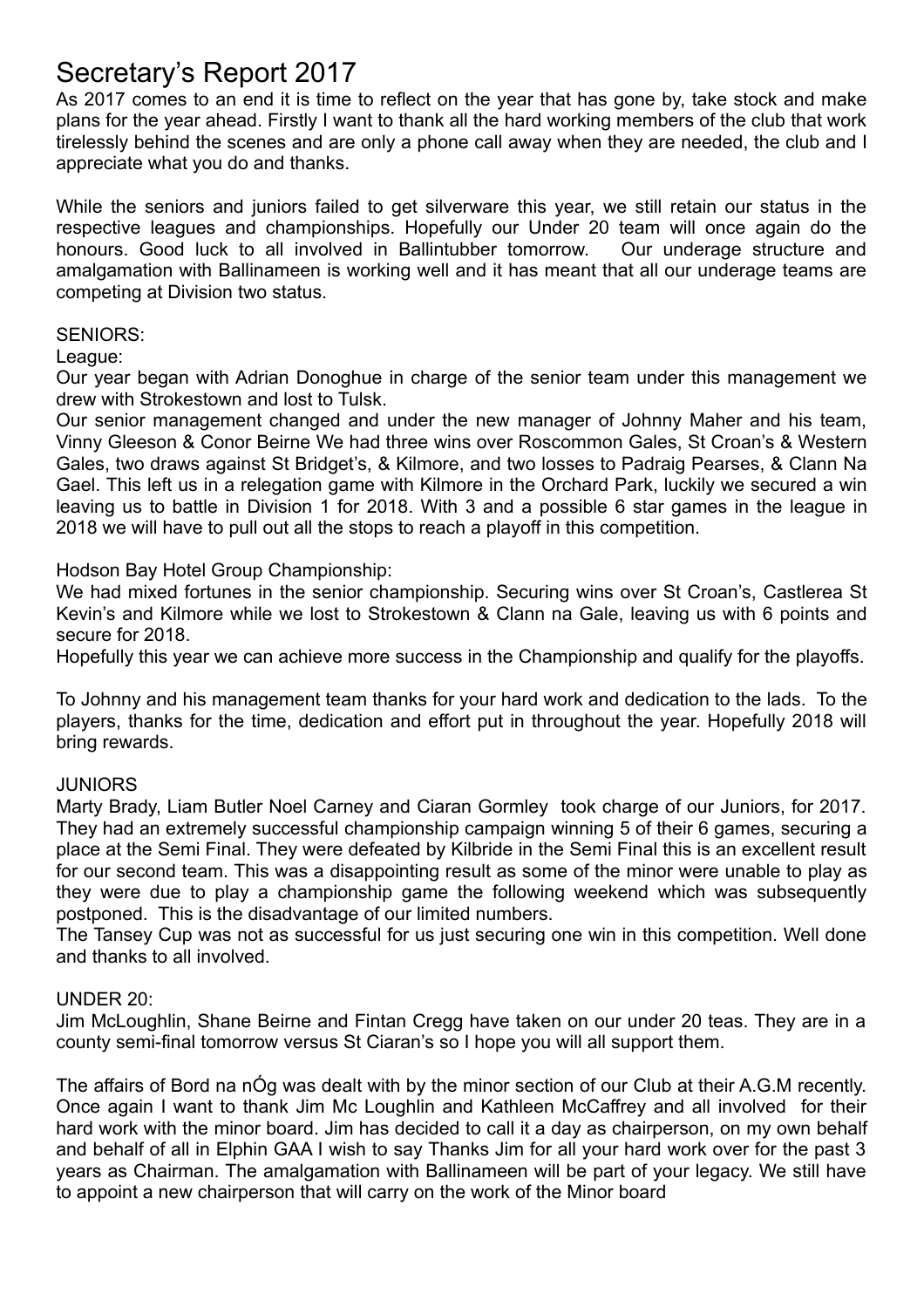We have a large number of people who help out at underage training. Especially those involved in the ABC programme which is the backbone of the club going forward. We have some new trainers involved in this and I think it is very important to nurture these people, provide any training or support they need so they will feel confident to take on roles in the club in a few years. Your time does not go un-noticed, thank you all for your commitment and dedication to our very young footballers. We should try to tap into some more of the young talent in the club to help here.

Our coaching officer John Kelly continued to improve the coaching at underage level, and ensure that all coaches are trained to a high standard. Thanks John.

## SCÓR

The semi-final of Scór na nÓg took place in Elphin. Our contestants in instrumental music, novelty act and set dancing qualified for the County final. Our quiz team won the county final for the  $4<sup>th</sup>$ year in a row. Well done to all involved, their trainers & parents. Thanks to Michael and Anne Marie Gunn for their continued involvement at Club level. This is the cultural section of our club, and they continue to keep the home fires burning here.

## THE ORCHARD PARK.

Noel Collins as Chairman of the park committee, this year continued his work to ensure the Orchard was maintain to a high standard.

Well done to all involved.

Thanks to Trevor Hunt and the FAS workers who line the pitch every Friday for matches at the weekend and we now have a Tulsa worker who is doing lots of work around the pitch.

To all the ladies who make sandwiches and help out at home games your involvement and help is appreciated, and it helps the clubs reputation for hospitality. We even got a mention from the photographer Andrew Fox in the county final programme for the lovely tea we serve.

To Kevin Farrell Safety Officer, Sean Lenehan, Events Controller, Noel Collins, Martin Beirne and all those who steward thanks for taking these roles and ensuring that all games are run safely and efficiently.

### FINANCE.

Every year we struggle to make ends meet. Peter Scott had been doing an excellent job on the accounts each year, but he passed the mantle to Lorcan Hanley who took on the challenge and made a success of it.

Our sponsorship draw is a great success. Of course this does not just happen and we thank the finance committee who collect and organise this.

Thanks to Jim Keane and all the Lotto collectors who work hard at raising money for the club. The economic climate has definitely affected this area, as people don't tend to socialise in the public houses anymore. So we now have to make an effort to target other events that are taking place, especially football matches to maximise our profits. The National Draw is another opportunity to make money for the club, so your support in this draw will be appreciated. We need to make an extra effort this year to sell as many tickets as possible. This is an excellent fund raiser as Croak Park provide the prizes we just have to sell the tickets and lodge the money.

Jim Keane is leaving the role of Lotto Coordinator. Thanks Jim for your work in keeping the finances coming in every week. We wish him a speedy recovery back to full health. Sometimes I feel that people think a lot of these jobs get done by themselves but I realise that it is a great sign of a coordinator if things are running so smoothly. Thanks Jim and all the teams involved. PRO

Thanks to Colm Beirne for his work as PRO keeping all informed about what is going on in the club. Colm is also leaving his role. The PRO is a role that Colm carried out quietly but very efficiently and it is a role that is extremely important to the club to keep all our members past & present informed about what is happening. Every Sun evening the text arrived re notes for the Hearld.

2018

In 2018 I am looking forward to more success on the playing field, with this layout in the Championship I feel that with commitment, discipline and faith that our senior can go on to win the